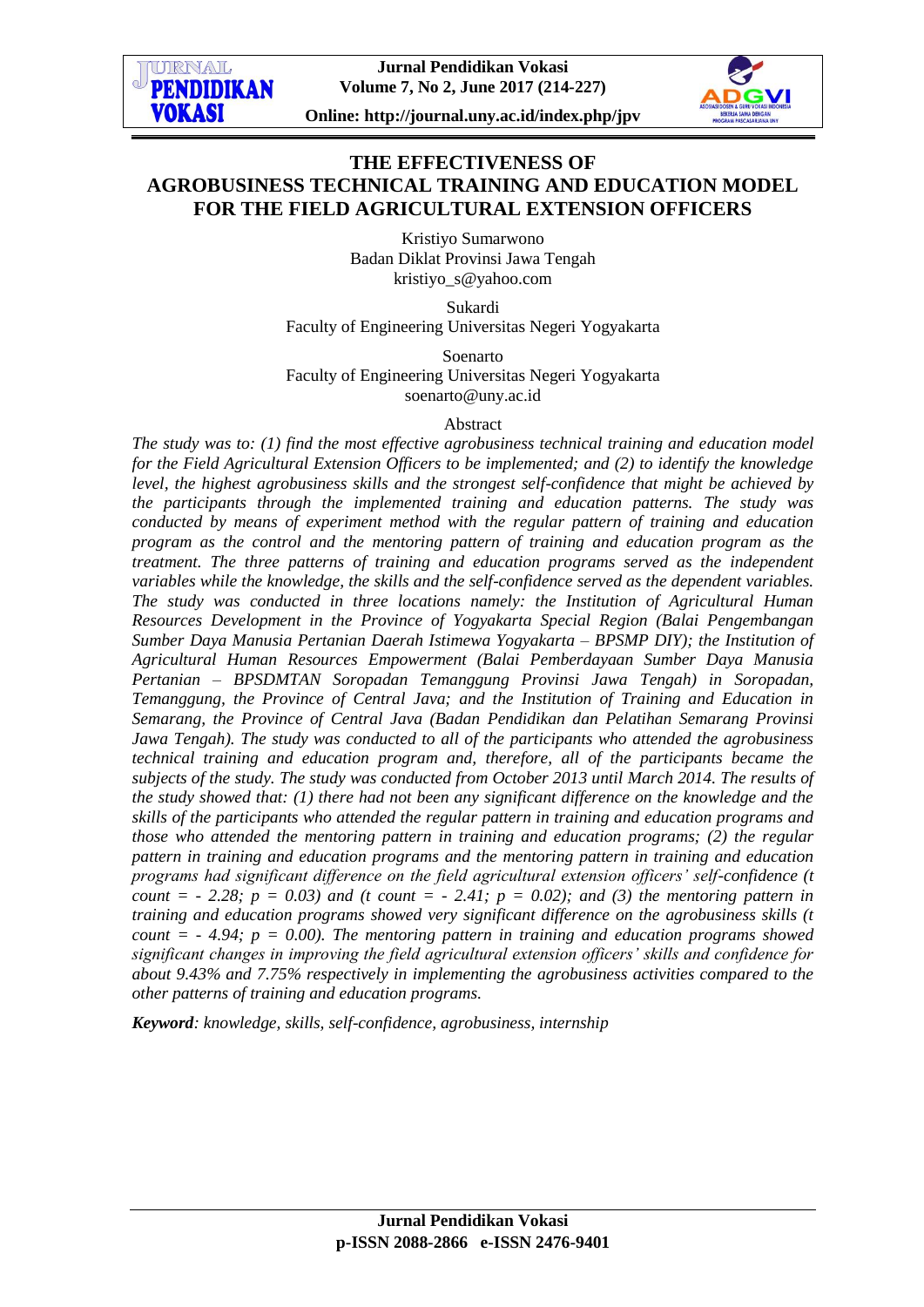### **INTRODUCTION**

The agricultural development that has been implemented nowadays have 5 priorities that should be achieved. In relation to the statement, the domestic agricultural selfsufficiency and sovereignity have been the first or the top priority that should be achieved at least for the next three years. Rice, soyabean and corn have been the commodities which productions will be increased in order to meet the domestic food demands and to decrease the number of import. The efforts for supporting the agricultural self-sufficiency and sovereignity will be conducted under the following five workplans: (1) improving the irrigation channels; (2) improving the distribution system of seeds and fertilizers; (3) providing agricultural tools and machineries especially the tractors; (4) ensuring the marketing activities; and (5) empowering the Field Agricultural Extension Officers. The policy of pursuing the top priority has been written in the Ministry of Agriculture 2015- 2019 Working Plans.

The agricultural activities nowadays have been left behind by the people especially the young generation. As a result, there has been a scarcity of employment in multipler agricultural centers such as the ones in the Province of Central Java and the Province of East Java and the case will be worse when it comes to both the planting season and the harvest. The classical reason is that to work in the agricultural domain will only result in the low daily-base income and the low daily-base income will be totally spent in days. Another reason is that there has been increasing cases of land-switching. In addition, for the young people to work in the agricultural domain has been less prospective and less interesting. In other words, the young people show less interest in studying the agricultural domain.

The competent field agricultural extension officers in the agrobusiness domain should become a certainty. Most of the farmers' products have not been well marketed in the big harvest. The farmers have not been able to market their abundant agricultural products under the normal price; as a result, they have quite big loss. For example, the price of rice grain among the farmers is Rp4,250.00/kg GKG. The price has not met the average production cost that the farmers

spend namely Rp6,000.00. Therefore, the knowledge and the experience in the agrobusiness domain that the field agricultural extension officers have is heavily demanded by the farmers especially in overcoming the recurrent problems namely the marketing activities.

The prosperity improvement brings a consequence to the management of agricultural human resources development. The consequence of this policy is that all of the agricultural training and education programs should be directed and should be focused to the achievement of agricultural development main target. The efforts of achieving the agricultural self-sufficiency and sovereignity should be pursued by a program of contingency fund that costs Rp 1,300,000,000,000.00 and the fund should be allocated to 12 provinces in order to accelerate the rice self-sufficiency. The target of rice self-sufficiency is 73.40 tons of dried milled rice (*Gabah Kering Giling* or GKG) in 2015 (Kementerian Pertanian, 2014, p. 155).

The training and education program for the field farming extension officers is implemented by the government training and education institutions under the Ministry of Agriculture, the Provincial and the County/ Regional Governments. These institutions are known as the Unit of Training and Education Program Technical Implementation and these institutions have been widely spread throughout the Republic of Indonesia. The training and education programs have been the agriculture technological transfer in the form of study results to all of the farmers and the field farming extension officers.

The field farming extension officers are trained in the Institutions of Training and Education by the instructors for several days in order to master the agricultural technologies or the agricultural programs. Then, their mastery of agricultural technologies and programs should be disseminated widely to the farmers. The training programs given by the instructors to the field farming extension officers should meet the requirements that have been written in the Government Regulation Number 101/2000 regarding the Training and Education Programs for the Government Apparatus. In the government regulation, it has been mentioned that the training and education programs for the civil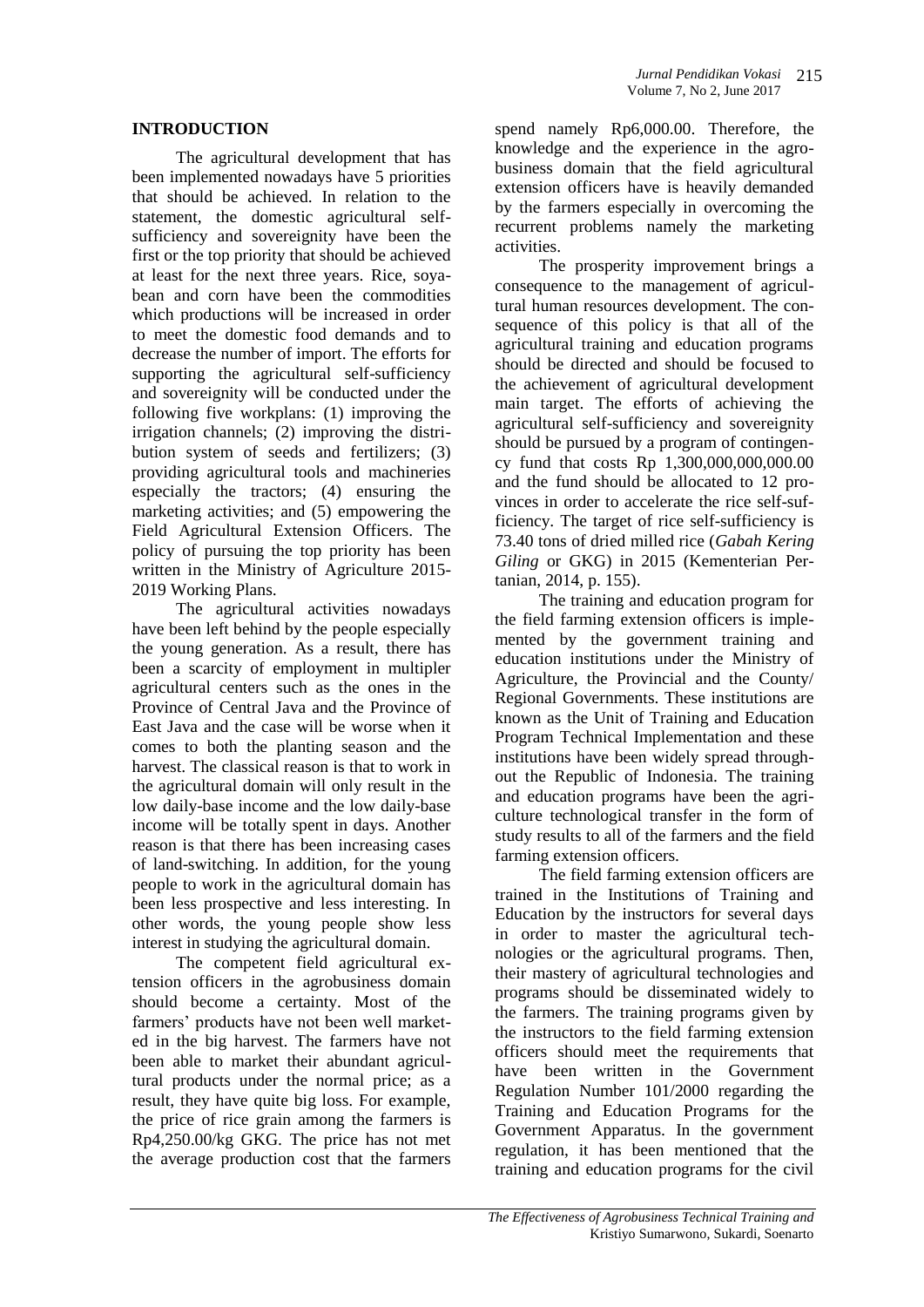servants are the rights and the duties both before and during the implementation of the civil servants' tasks (Badan Pendidikan dan Latihan Pertanian, 1993, p. 15).

# **METHOD**

The study regarding the Effectiveness of Agrobusiness Technical Training and Education Program Model for the Field Farming Extension Officers was implemented in: the Institution of Training and Education for the Capitol of Semarang, the Province of Central Java; the Institution of Agricultural Human Resources Empowerment for the Region of Temanggung, the Province of Central Java; and the Institution of Agricultural Human Resources Development for the Capitol of Yogyakartam the Province of Yogyakarta Special Region. The research activities were conducted from October  $1<sup>st</sup>$ , 2013 until March  $31<sup>st</sup>$ , 2014. The population of the study was all of the stapple-food agrobusiness technical training and education program participants under the 2013/2014 that had been implemented by the Regional Institution of Training and Education (under the Regional Government) and the number of the population was 90 people. Based on the number, the whole population had been selected as the subjects.

In order to attain the necessary data for answering the proposed problem formulations, the researcher gathered the necessary data by means of the instrument that had been prepared before. The instrument was in the form of questions for the category of participants' knowledge level and within these questions the participants were just demanded to provide their answer by selecting the correct one from the four available options. Then the daya type, the data gathering method, the data gathering period and the instrument were designed in the following table within the next section.

The study was a quasi-experimental research; the design was selected due to the impossible condition in controlling or in manipulating all of the relevant variables. In the experimental design, the internship pattern became the treatment group in comparison to the regular pattern as the control group. In the practice,there were three pre-test sessions and three post-test sessions.

The population of the study was all of the Field Farming Extension Officers namely the participants of agrobusiness technical training and education programs. The number of the participants was 90 people and they were from three different sites of training and education programs in the Province of Central Java and the Province of Yogyakarta Special Region.

In order to identify the most effective agrobusiness training and education model for the Field Farming Extension Officers, an experimental study would be conducted with the following treatment:

- $X_0$  = The class of regular pattern in agrobusiness training and education program would serve as the control group.
- $X_1$  = The class of regular pattern in agrobusiness training and education program would be conducted by implementing the mentoring pattern.
- $X_2$  = The class of regular pattern in agrobusiness training and education program would be conducted by implementing the internship pattern.

The design that the researcher employed referred to a book entitled *Research Methods in Education: An Introduction* by William Wiersma, namely the *Pretest-posttest, Nonequivalent Control Group Design* with two experimental groups and one control group (Wiersma, 1995, p. 144).

The data analysis was conducted by performing a differentiation test toward the total score of the participants' agrobusiness concept understanding, agrobusiness skill and self-confidence before and after attending the training and education programs. The differentiation test was performed by using the ttest pair sample statistik technique. The differentiation test was conducted toward the cummulative score of all indicators in the dependent variables.

The data analysis was performed by means of SPSS (Statistical Program for Social Science) for Windows version 21.0 software. In the study, the researcher examined the influence of independent variable (the regular pattern, the mentoring pattern and the internship pattern) in the agrobusiness training and education programs toward the three independent variables (the agrobusiness concept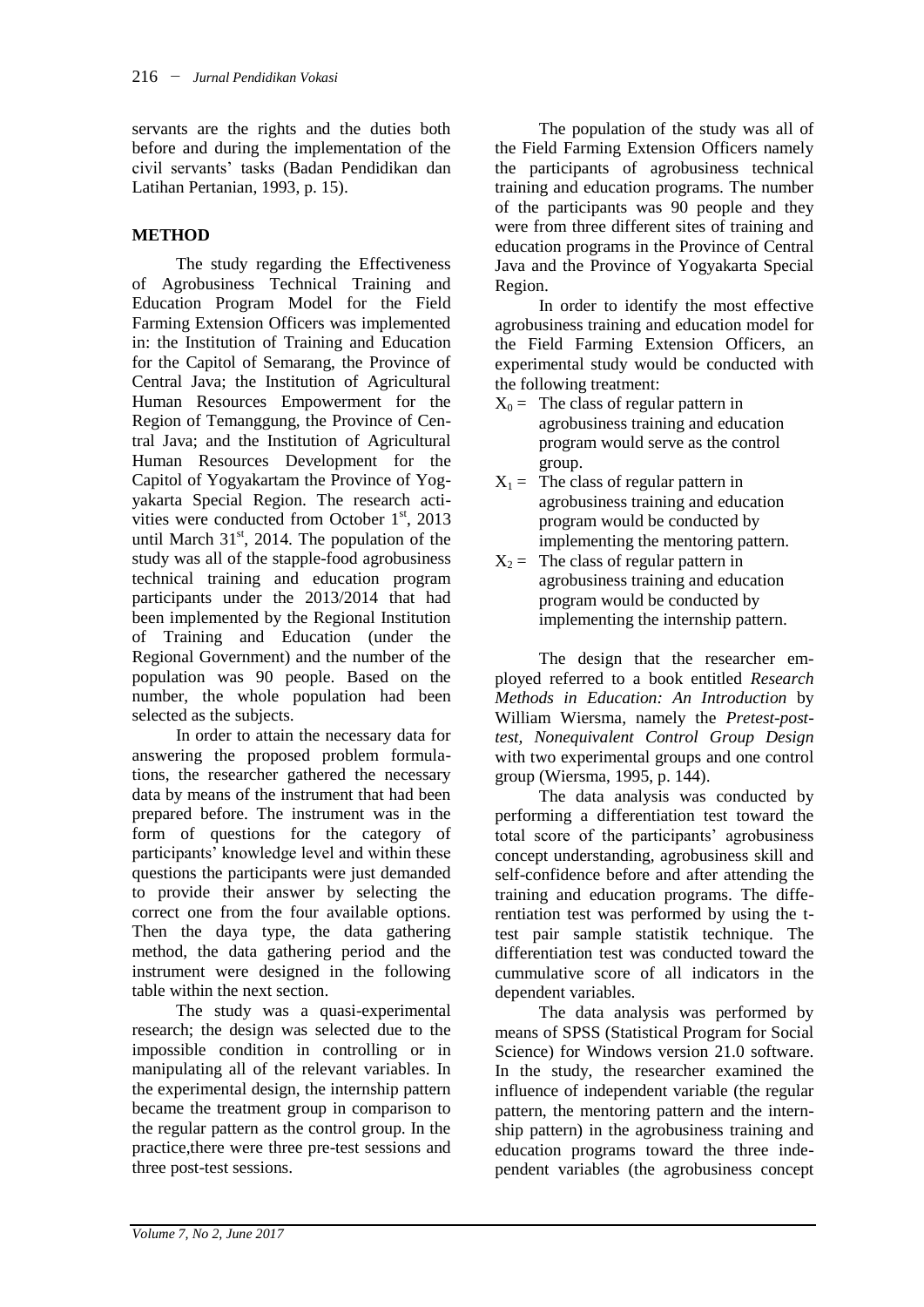mastery, the agrobusiness skills and the participants' self-confidence). The influence of each independent variable toward the three dependent variable would appear in two versions. The first version would be generated by the multivariate tests while the second version would be generated by the between-subject effect tests. The multivariate tests would display the influence of each independent variables to all of the dependent variables communally. On the other hand, the between-subject effect tests would display the influence of each independent variables to all of the dependent variables individually. The multivariate tests would be conducted to the significance values from the F-statistic, Pillai's Trace, Wilks' Lambda, Hotelling's Trace, dan Roy's Largest Root scores. Then, for the hypothesis test the researcher would implement the F-test by means of Manova with the assistance of SPSS 21.0 for Windows.

### **RESULTS AND DISCUSSIONS**

The analysis prerequisite test that should be conducted to the parametric statistical test was the t-test and the Analysis of Variance (Anova). Then, the analysis prerequisite test that should be conducted to the Analysis of Variance (Anova) was the distribution normality test and the variant homogeneity test. The normality test was intended to view whether the research variables had normal data distribution or not. The Kolmogorov-Smirnov statistic analysis technique was implemented in order to test whether the research variables had normal distribution or not if the Kolmogorov-Smirnov significance values was bigger than 0.05; in other words, it might be concluded that the research variables had normal distribution. The results of normality test would be summarized in the following Table 1.

| <b>Posttest</b> | <b>Intact Classess</b> | <b>Pretest</b>                   | <b>Experimental Variable</b> |                | <i>(dependent variable)</i> |
|-----------------|------------------------|----------------------------------|------------------------------|----------------|-----------------------------|
| $G_1$           | Class 1                | $O_1$ Regular Pattern $(X_0)$    |                              | $\mathbf{U}_2$ |                             |
| G <sub>2</sub>  | Class 2                | $\mathbf{O}_2$                   | Mentoring Pattern $(X_1)$    |                |                             |
| G <sub>3</sub>  | Class 3                | $O_5$ Internship Pattern $(X_2)$ |                              | U6             |                             |

Figure 1. Pretest-Posstest, Nonequivalent Control Group Design

| Table 1. The Results of Normality Test for the Agrobusiness Knowledge, Skills and Self- |
|-----------------------------------------------------------------------------------------|
| Confidence by means of Kolmogorov-Smirnov Analysis Technique                            |

| Training and Education |                     |        | Pre-test |       | Post-test |               |
|------------------------|---------------------|--------|----------|-------|-----------|---------------|
| Pattern                | Dependent Variables | $ZK-S$ | p        | Z K-S | p         | <b>Note</b>   |
|                        | Knowledge           | 0.856  | 0.457    | 0.913 | 0.375     | Normal        |
| Regular                | <b>Skills</b>       | 0.622  | 0.834    | 0.878 | 0.424     | Normal        |
|                        | Self-Confidence     | 0.576  | 0.894    | 0.745 | 0.635     | Normal        |
|                        | Knowledge           | 0.700  | 0.712    | 0.709 | 0.695     | Normal        |
| Mentoring              | <b>Skills</b>       | 0.663  | 0.772    | 0.721 | 0.676     | Normal        |
|                        | Self-Confidence     | 0.897  | 0.396    | 0.579 | 0.890     | <b>Normal</b> |
|                        | Knowledge           | 0.456  | 0.985    | 0.907 | 0.383     | Normal        |
| Internship             | <b>Skills</b>       | 0.573  | 0.898    | 0.391 | 0.988     | Normal        |
|                        | Self-Confidence     | 0.672  | 0.758    | 1.124 | 0.160     | Normal        |

Table 2. The Results of Variant Homogeneity Test for the Agrobusiness Knowledge, Skills and Self-Confidence among the Regular, the Mentoring and the Internship Patterns by Means of Levene's Test

| Stage     | Knowledge |       | Skills |       | Self-Confidence |       |                        |  |
|-----------|-----------|-------|--------|-------|-----------------|-------|------------------------|--|
|           |           |       |        |       |                 |       | Inter-Pattern Variance |  |
| Pre-test  | 1.477     | 0.234 | .509   | 0.210 | 2.251           | 0.202 | Homogeneous            |  |
| Post-test | 0.297     | 0.744 | .264   | 0.410 | 3.011           | 0.504 | Homogeneous            |  |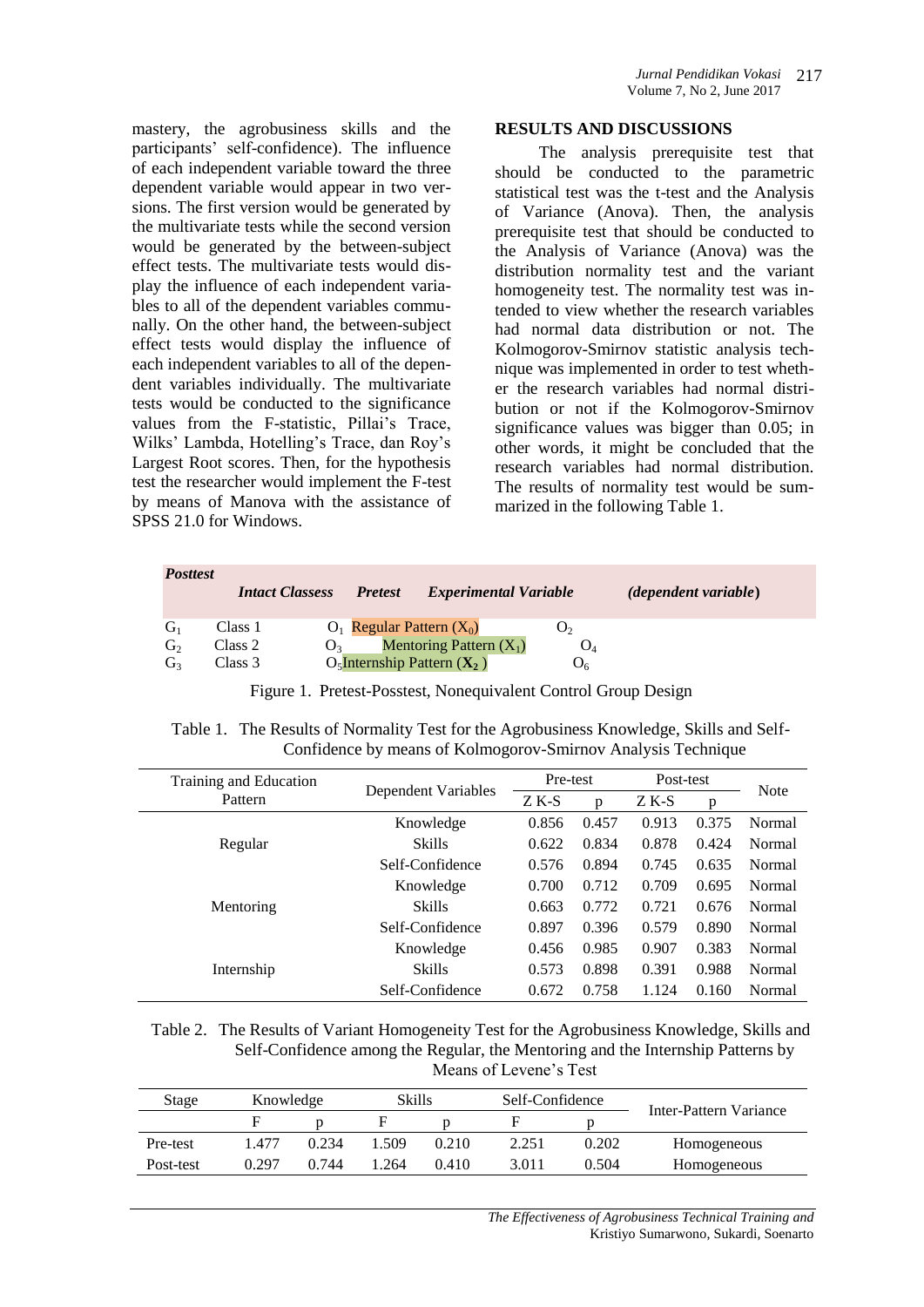All of the p-values for the participants' agrobusiness knowledge, skills and self-confidence for the regular pattern, the mentoring pattern and the internship pattern both in the pre-test and in the post-test were bigger than 0.05. Because  $p > 0.05$ , the researcher would like to conclude that all of the groups in the variables had normal data distribution.

The variant homogeneity test was intended to identify whether the variable among the training and education patterns had been (similarly) homogenous or not. If the variants were homogenous, then the process of differentiation test by means of parametric statistical method might be performed. The results of variant homogeneity test by means fo Levene's test were as follows Table 2.

The Levene Statistic (F) value for the agrobusiness knowledge in the pre-test group was equal to 1.477 with  $p = 0.234$ , while the Levene Statistic (F) value for the post-test group was equal to  $0.297$  with  $p = 0.744$ . Similarly the p-value for the agrobusiness self-confidence was bigger than  $0.05$  ( $> 0.05$ ). Because p-value  $> 0.05$ , the researcher would like to conclude that both the pre-test group and the post-test group had homogenous variants among the regular, the mentoring and the internship patterns. Since the data distribution normality test had been fulfilled both in terms of data normality and in terms of

variant homogeneity, the parametric statistical test, in this case the t-test and the Analysis of Variance (Anova), might be conducted.

### **Comparison among the Training and Education Program Participants' Knowledge, Skills and Self-Confidence during the Pre-Test and the Post-Test**

The regular pattern in the training and education program within the pre-test session showed that the mean of total score for the agrobusiness knowledge was equal to 41.93  $(SD = 6.00)$  and the mean of total score for the agrobusiness knowledge changed into  $41.00$  (SD = 5.91) within the pre-test session. Meanwhile, the mean of total score for the agrobusiness skills was equal to  $134.10$  (SD = 11.83) within the pre-test and after the regular pattern in the training and education program (the post-test) had been implemented the mean of total score for the agrobusiness increased into  $136.90$  (SD = 8.95). Then, the mean of total score for the agrobusiness selfconfidence was equal to 165.07 (SD 7.72) within the pre-test and the mean of total score for the agrobusiness self-confidence increase into  $168.07$  (SD = 9.75) within the post-test. The percentage of changes on the mean of total score would be summarized in the following Table 3.

Table 3. The Percentage of Changes on the Mean of Total Score from the Pre-Test to the Post-Test in the Regular Pattern of Training and Education

| <b>Variables</b>             | Mean<br>(Pre-test) | Mean<br>(Post-test) |         | Mean Difference Percentage of change (%) |
|------------------------------|--------------------|---------------------|---------|------------------------------------------|
| Agrobusiness Knowledge       | 41.93              | 41.00               | $-0.93$ | $-2.22$                                  |
| <b>Agrobusiness Skills</b>   | 134.10             | 136.20              | 2.10    | 1.57                                     |
| Agrobusiness Self-Confidence | 165.07             | 168.07              | 3.00    | 1.82                                     |

| Table 4. The Summary on the Results of Paired Sample t-test for the Agrobusiness Knowledge |  |  |
|--------------------------------------------------------------------------------------------|--|--|
|                                                                                            |  |  |

| Variables                    | Stage     | Mean   | t count  | t table<br>$(\alpha = 5\%; df = 29)$ | p     | <b>Note</b> |
|------------------------------|-----------|--------|----------|--------------------------------------|-------|-------------|
| Agrobusiness Knowledge       | Pre-test  | 41.93  | 1.003    | 2.045                                | 0.324 | Indifferent |
|                              | Post-test | 41.00  |          |                                      |       |             |
| Agrobusiness Skills          | Pre-test  | 134.10 | $-1.064$ | 2.045                                | 0.296 | Indifferent |
|                              | Pos-ttest | 136.20 |          |                                      |       |             |
| Agrobusiness Self-Confidence | Pre-test  | 165.07 | $-2.279$ | 2.045                                | 0.030 | Different   |
|                              | Post-test | 68.07  |          |                                      |       |             |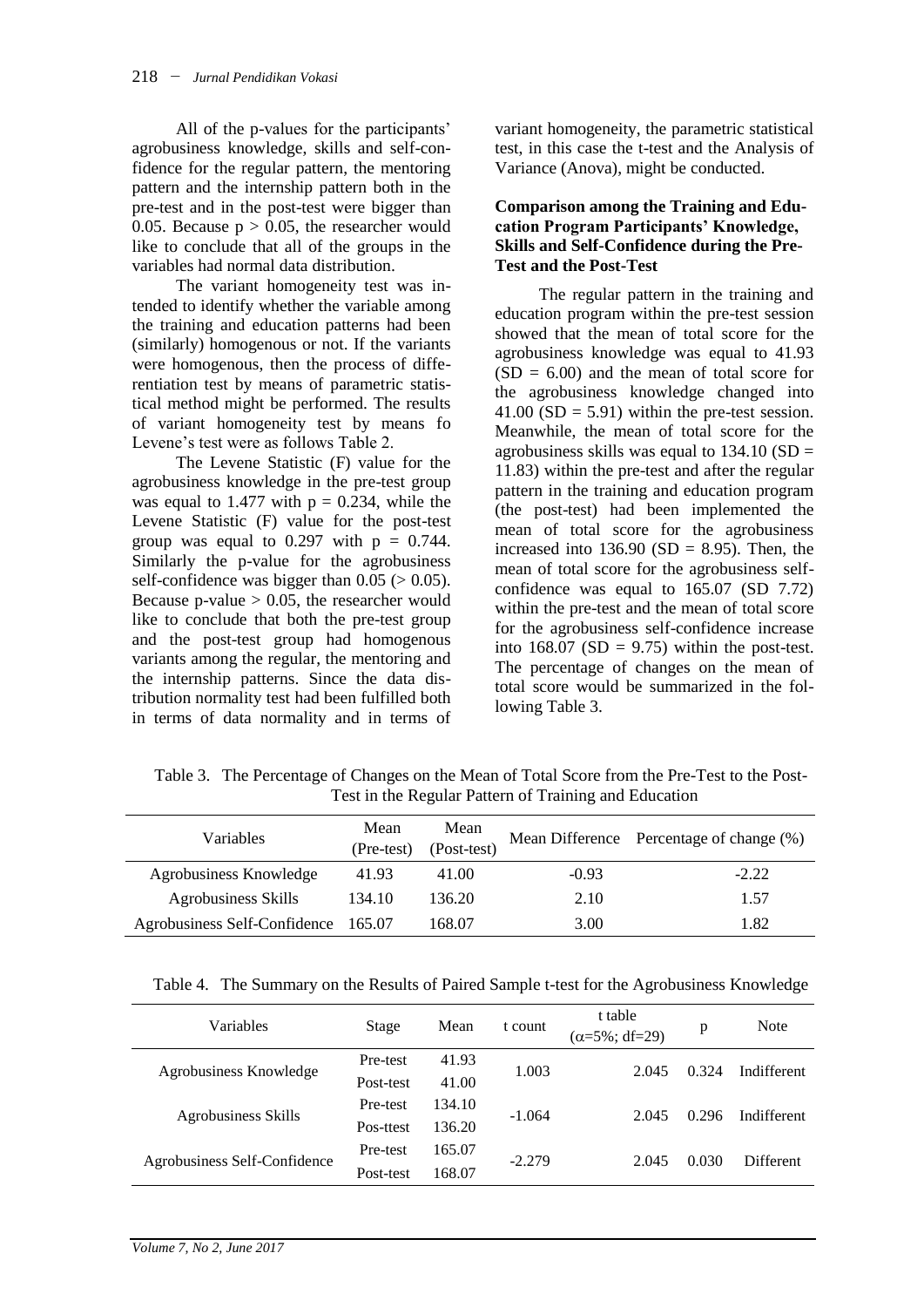The paired sample t-test was conducted to the agrobusiness knowledge, skills and selfconfidence in the participants of regular pattern group in order to see the statistical significancy within each change from the pretest to the post-test. The result of paired sample t-test in the regular pattern of training and education for the agrobusiness knowledge, skills and self-confidence would be presented in the following Table 4.

The agrobusiness knowledge and the agrobusiness skills in the regular pattern of training and education did not have significant change and the insignificant change had been indicated by respective p-values, 0.324 and 0.296, which was bigger than 0.05. Then, the participants' self-confidence in the regular pattern of training and education had significant improvement with  $p = 0.030$ , which was smaller than 0.050. The results of hypothesis test for the mentoring pattern of training and education were as follows: the mean of total score for the agrobusiness knowledge was equal to  $41.90$  (SD = 4.71) within the pre-test and the mean of total score for the agrobusiness knowledge was equal to  $43.73$  (SD =

4.94) within the post-test. Then, the mean of total score for the agrobusiness skills was equal to  $145.90$  (SD = 21.87) within the pretest and the mean of total score for the agrobusiness skills was equal to  $150.47$  (SD = 17.42) after the implementation of mentoring pattern (the post-test). Last but not the least, the mean of total score for the agrobusiness self-confidence was equal to  $171.21$  (SD = 13.28) within the pre-test and the mean of total score for the agrobusiness self-confidence was equal to  $175.90$  (SD = 13.01) after the implementation of mentoring pattern (the post-test). The percentage of the changes on the mean of total score was summarized in the following Table 5.

The paired sample t-test was conducted to the agrobusiness knowledge, skills and selfconfidence for the participants of mentoring pattern group in order to find the statitical significance for each change from the pre-test to the post-test. The results of paired sample ttest in the mentoring pattern group for the agrobusiness knowledge, skills and self-confidence were summarized in the following Table 6.

| Variables                    | Mean<br>(Pre-test) | Mean<br>(Post-test) | Mean<br>Difference | Percentage of Difference<br>(%) |
|------------------------------|--------------------|---------------------|--------------------|---------------------------------|
| Agrobusiness Knowledge       | 41.90              | 43.73               | 1.83               | 4.37                            |
| Agrobusiness Skills          | 145.90             | 150.47              | 4.57               | 3.13                            |
| Agrobusiness Self-Confidence | 171.27             | 175.90              | 4.63               | 2.70                            |

Table 5. The Percentage of Changes on the Mean of Total Score from the Pre-Test to the Post-Test in the Mentoring Pattern of Training and Education

Table 6. The Summary on the Results of Paired Sample t-test for the Agrobusiness Knowledge, the Agrobusiness Skills and the Agrobusiness Self-Confidence in the Mentoring Pattern of Training and Education

| Variables                  | Stage     | Mean   | t count  | t table<br>$(\alpha = 5\%; df = 29)$ | p     | <b>Note</b> |  |
|----------------------------|-----------|--------|----------|--------------------------------------|-------|-------------|--|
| Agrobusiness               | Pre-test  | 41,90  | $-1.374$ | 2.045                                | 0.180 | Indifferent |  |
| Knowledge                  | Post-test | 43,73  |          |                                      |       |             |  |
| <b>Agrobusiness Skills</b> | Pre-test  | 145.90 | $-1.256$ | 2.045                                | 0.219 | Indifferent |  |
|                            | Post-test | 150.47 |          |                                      |       |             |  |
| Agrobusiness Self-         | Pre-test  | 171,27 |          |                                      |       |             |  |
| Confidence                 | Post-test | 175,90 | $-2.410$ | 2.045                                | 0.023 | Different   |  |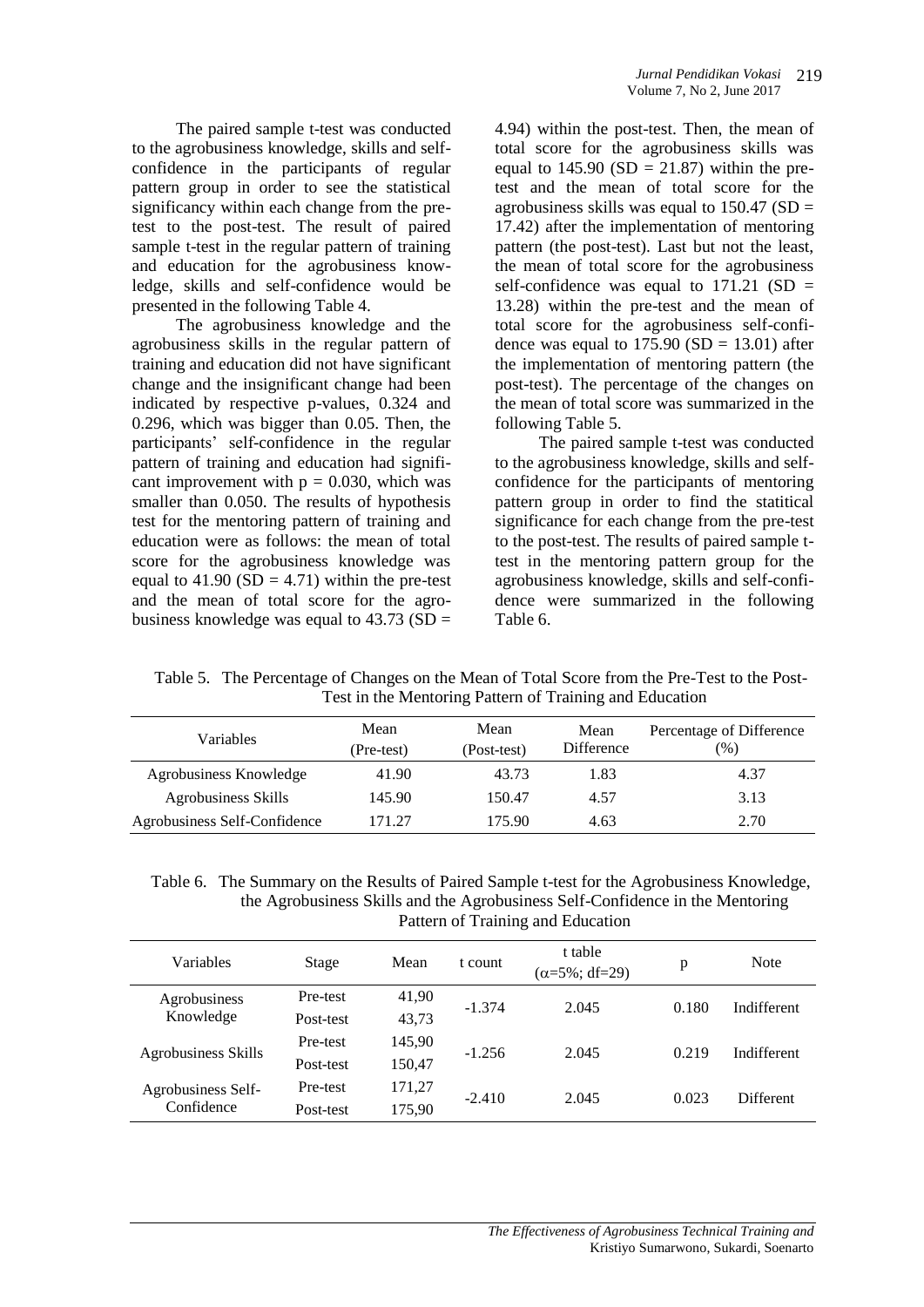The agrobusiness knowledge and the agrobusiness skills in the mentoring pattern did not have significant change and the insignificant change had been indicated by the respective p-values, namely 0.180 and 0.219, which were bigger than 0.05. The participants' self-confidence after the implementation of mentoring pattern had significant improvement with p value that was equal to 0.023, which was smaller than 0.050. The mentoring pattern of training and education in the pre-test session showed that the mean of total score for the agrobusiness knowledge was equal to  $44.27$  (SD = 6.50) and the mean of total score for the agrobusiness knowledge improved into  $44.53$  (SD = 5.84) within the post-test session. Then, the mean of total score for the agrobusiness skills was equal to 141.73 ( $SD = 19.09$ ) within the pre-test and the mean of total score improved into 155.10  $(SD = 14.94)$  after the implementation of mentoring pattern (the post-test). Last but not the least, the mean of total score for the agrobusiness self-confidence was equal to  $167.80$  (SD = 10.85) within the pre-test and the mean of total score improved into 180.80  $(SD = 12.61)$  after the implementation of mentoring pattern. The percentage of changes on the mean of total score was as following Table 7.

The paired sample t-test was conducted to the agrobusiness knowledge, skills and selfconfidence for the participants of internship pattern group in order to see the significance on each change from the pre-test to the posttest. The results of paired sample t-test in the internship pattern of training and education fo the agrobusiness knowledge, skills and selfconfidence would be presented in the following Table 8.

The agrobusiness knowledge in the internship pattern of training and education did not have significant change and the insignificant change had been indicated by the pvalue that was equal to 0.777, which had been bigger than 0.050. Meanwhile, the training and education participants' agrobusiness skills and self-confidence had significant increase with the respective p-values, namely 0.000 and 0.000, which was smaller than 0.050, after the implementation of mentoring pattern.

## **Comparison on the Participants' Agrobusiness Knowledge, Skills and Self-Confidence Among the Training and Education Patterns**

In the **pre-test** session, the researcher would like to expect that there would not be any significant differences on the three training and education patterns because each pattern had not been under any treatment. The result test by means of variance analysis showed that the F-value for the agrobusiness knowledge during the pre-test session had been equal to 1.650 with  $p = 0.198$ , because p > 0.050, the researcher might conclude that there had not been any significant differences in the **agrobusiness knowledge** among the regular, mentoring and internship training and education pattern.

Then, the F-value for the agrobusiness skills in the **pre-test** session was equal to 3.281 with  $p = 0.042$ . Because  $p < 0.050$ , there researcher might conclude that there had been significant difference in the **agrobusiness skills** among the regular, mentoring and internship training and education pattern during the **pre-test** session.

Next, the results of variance analysis for the self-confidence in the **pre-test** session showed that the F-value had been equal to 2.457 with  $p = 0.092$ . Because  $p < 0.050$ , the researcher might conclude that there had not been any actual difference in the **self-confidence** among the regular, mentoring and internship within the **pre-test** session. In overall, the test results within the **pre-test** session for all of the variables (the agrobusiness knowledge, the agrobusiness skills and the agrobusiness self-confidence) were be summarized in the following Tabel 9.

Table 7. The Percentage of Changes from the Pre-Test to the Post-Test

| Variables                    | Mean<br>(Pre-test) | Mean<br>(Post-test) | Mean Difference | Percentage of Changes (%) |
|------------------------------|--------------------|---------------------|-----------------|---------------------------|
| Agrobusiness Knowledge       | 44.27              | 44.53               | 0.26            | 0.59                      |
| Agrobusiness Skills          | 141.73             | 155.10              | 13.37           | 9.43                      |
| Agrobusiness Self-Confidence | 167.80             | 180.80              | 13.00           | 7.75                      |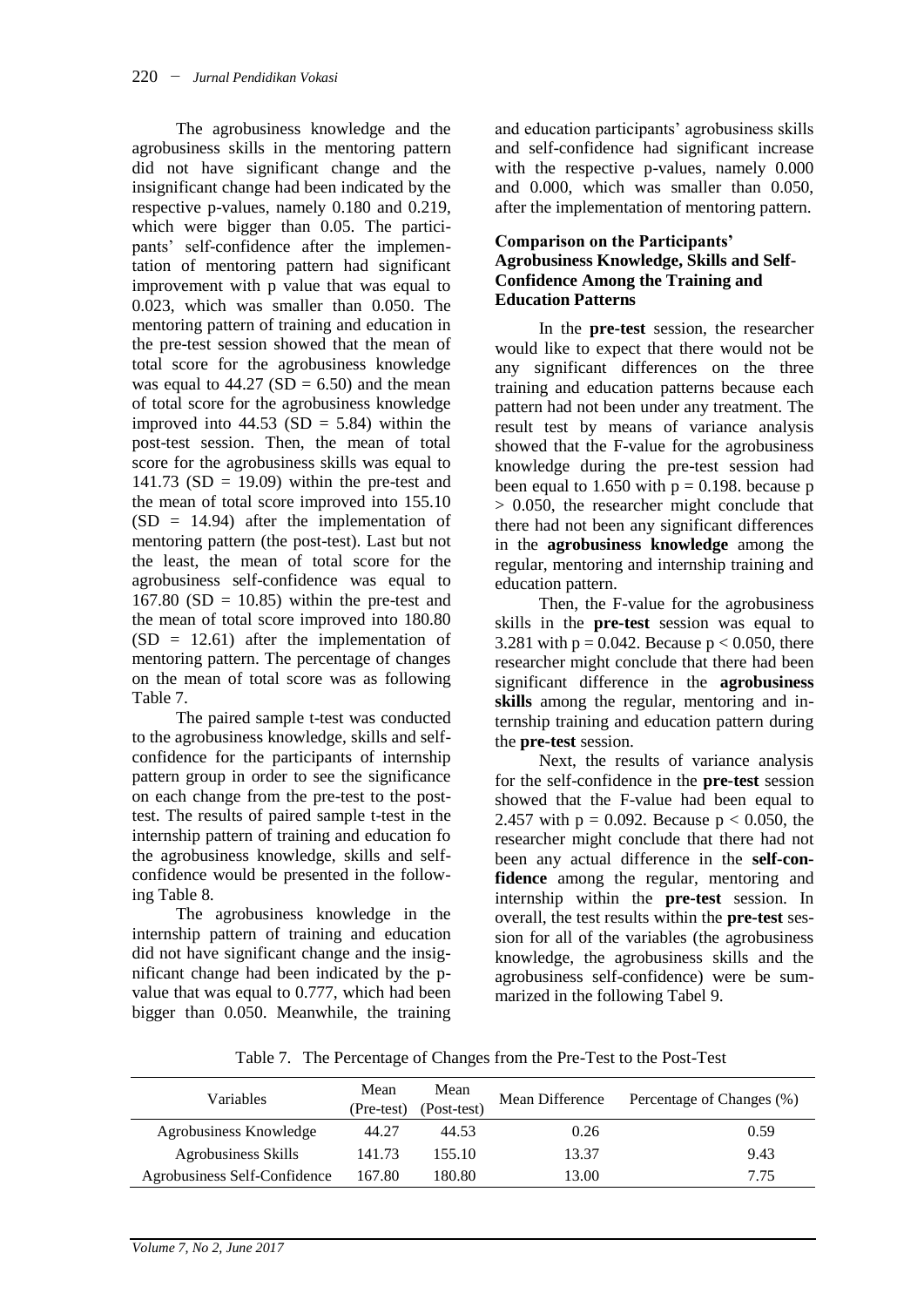| Variables                    | Stage     | Mean   | t count  | t table<br>$(\alpha = 5\%; df = 29)$ | p     | <b>Note</b>    |  |
|------------------------------|-----------|--------|----------|--------------------------------------|-------|----------------|--|
|                              | Pre-test  | 41.90  | $-0.285$ | 2.045                                | 0.777 | Indifferent    |  |
| Agrobusiness Knowledge       | Post-test | 43.73  |          |                                      |       |                |  |
|                              | Pre-test  | 145.90 | $-4.974$ |                                      | 0.000 |                |  |
| <b>Agrobusiness Skills</b>   | Post-test | 150.47 |          | 2.045                                |       | Indifferent    |  |
|                              | Pre-test  | 171.27 | $-4.944$ |                                      |       |                |  |
| Agrobusiness Self-Confidence | Post-test | 175.90 |          | 2.045                                | 0.000 | Very Different |  |

Table 8. The Results of Paired Sample t-test for the Agrobusiness Knowledge, Skills and Self-Confidence in the Internship Pattern of Training and Education

Table 9. Results of Variance Analysis on the Pre-Test Session for the Agrobusiness Knowledge, the Agrobusiness Skills and the Agrobusiness Self-Confidence

| Variables                        | Training and Education<br>Pattern | Mean   | F<br>count | F table<br>$(df1=2:$<br>$df2 = 87$ | p     | <b>Note</b> |
|----------------------------------|-----------------------------------|--------|------------|------------------------------------|-------|-------------|
|                                  | Regular                           | 41.93  |            |                                    |       |             |
| Agrobusiness<br>Knowledge        | Mentoring                         | 41.90  | 1.650      | 3.101                              | 0.198 | Indifferent |
|                                  | Internship                        | 44.27  |            |                                    |       |             |
|                                  | Regular                           | 134.10 |            |                                    |       |             |
| Agrobusiness Skills              | Mentoring                         | 145.90 | 3.281      | 3.101                              | 0.042 | Different   |
|                                  | Internship                        | 141.73 |            |                                    |       |             |
|                                  | Regular                           | 165.07 |            |                                    |       |             |
| Agrobusiness Self-<br>Confidence | Mentoring                         | 171.27 | 2.457      | 3.101                              | 0.092 | Indifferent |
|                                  | Internship                        | 167.80 |            |                                    |       |             |

Table 10. Results of Variance Analysis on the Post-Test Session for the Agrobusiness Knowledge, the Agrobusiness Skills and the Agrobusiness Self-Confidence

| Variables                        | Training and Education<br>Pattern | Mean   | F<br>count | F table<br>$(df1=2;$<br>$df2=87$ | p    | <b>Note</b> |
|----------------------------------|-----------------------------------|--------|------------|----------------------------------|------|-------------|
| Agrobusiness<br>Knowledge        | Regular                           | 41.93  |            |                                  |      |             |
|                                  | Mentoring                         | 41.90  | 3.307      | 3.101                            | 0.04 | Different   |
|                                  | Internship                        | 44.27  |            |                                  |      |             |
| Agrobusiness Skills              | Regular                           | 134.10 |            |                                  |      |             |
|                                  | Mentoring                         | 145.90 | 14.397     | 3.101                            | 0.00 | Indifferent |
|                                  | Internship                        | 141.73 |            |                                  |      |             |
| Agrobusiness Self-<br>Confidence | Regular                           | 165.07 | 8.777      | 3.101                            | 0.00 | Indifferent |

On the other hand, the test results by means of variance analysis showed that the Fvalue for the agrobusiness knowledge within the **post-test** session had been equal to 3.307 with  $p = 0.041$ . Because  $p < 0.050$ , the researcher might conclude that there had been actual difference on the **agrobusiness knowledge** among the regular, mentoring and internship training and education pattern within the **post-test** session.

Then, the F-value for the agrobusiness skills in the **post-test** session was equal to 14.397 with  $p = 0.000$ . Because  $p < 0.050$  (or even < 0.010), the researcher might conclude that there had been very actual difference on the **agrobusiness skills** among the regular,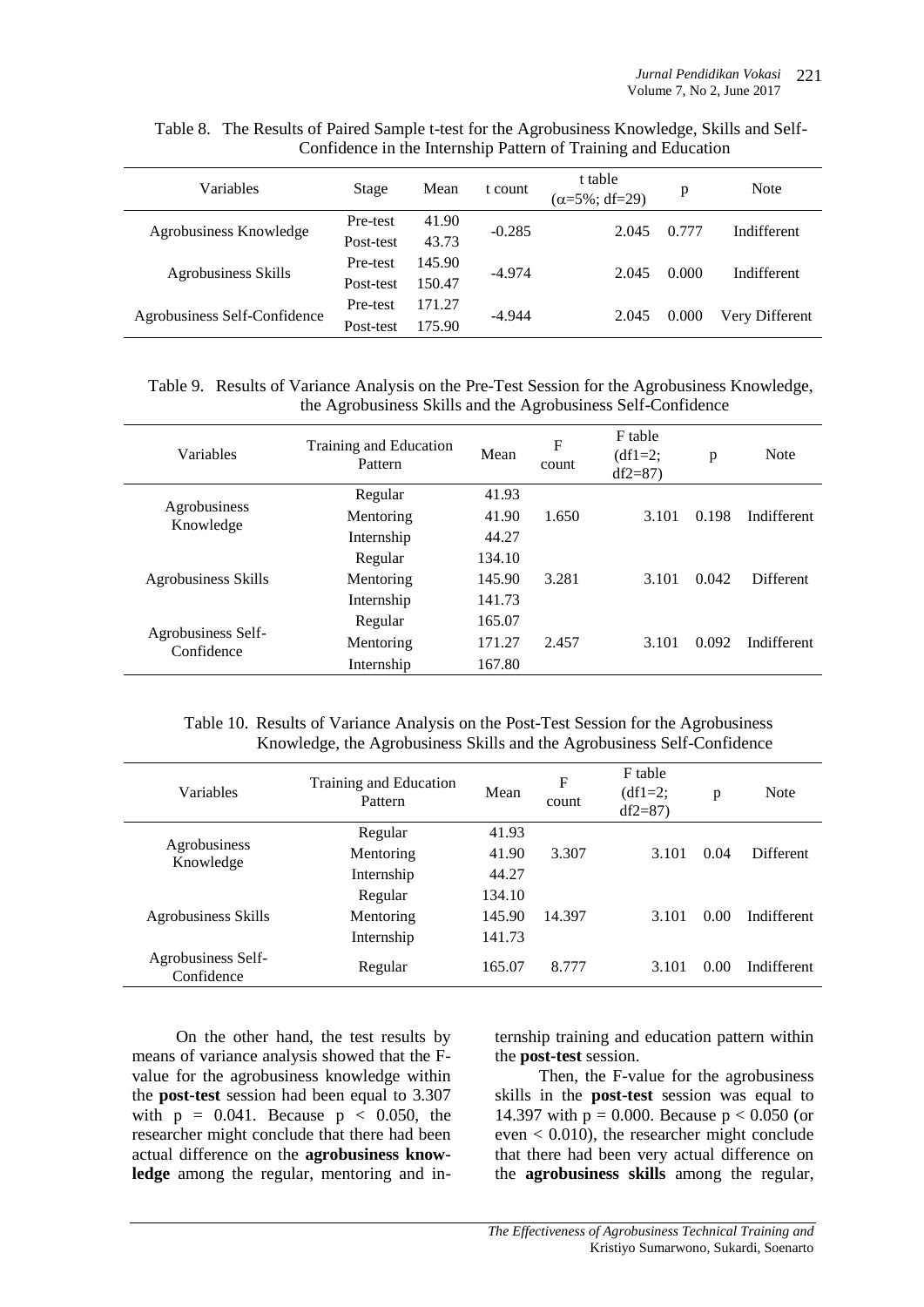mentoring and internship training and education pattern.

Last but not the least, the results of variance analysis for the agrobusiness selfconfidence in the **post-test** session showed that the F-value had been equal to 8.777 with  $p = 0.000$ . Because  $p < 0.050$  (even  $< 0.010$ ), the researcher might conclude that there had been very actual difference on the **agrobusiness self-confidence** among the regular, mentoring and internship training and education pattern within the **post-test** session. In overall, the test results within the **post-test** session for all of the variables (the agrobusiness knowledge, the agrobusiness skills and the agrobusiness self-confidence) were summarized in the following Table 10:

### **Comparison on the Participants' Agrobusiness Knowledge, Skills and Self-Confidence without Considering the Training and Education Patterns**

In this section, the researcher would like to identify the influence of pre-test and post-test treatment without any consideration toward the training and education pattern. In addition, the researcher would like to identify as well the influence of interaction between the pretest and the post-test by means of the implemented training and education patterns and the identification would be performed by using the multivariate analysis of variance. The results of analysis would be used for identifying the influence of pre-test and post-

test treatment as well as the impact of interaction between the pre-test-post-test treatment and the regular, mentoring and internship training and education patterns. The test results were presented in the following Table 11.

The F-value was equal to 0.387 with significance  $p = 0.536$ . Because  $p > 0.050$ , the researcher would like to conclude that there had not been any significant difference in the score of agrobusiness knowledge between the pre-test session and the post-test session without any consideration toward the training and education pattern. In other words, the provision of training and education activities did not provide any actual change on the agrobusiness knowledge.

The impact of interaction between the pre-test-post-test treatment and the training and education patterns toward the agrobusiness knowledge was shown by the second lines of the Table 11. The second line showed that the F-value had been equal to 1.641 with significance  $p = 0.200$ . Because  $p > 0.050$ , the researcher would like to conclude that the interaction between the pre-test-post-test treatment and the training and education patterns did not provide any actual impact in terms of difference on the score of agrobusiness knowledge. The graphical representation between the pre-test treatment and the post-test treatment for the regular, mentoring and internship training and education pattern was illustrated in the following Figure 2.

| Impact                                                                               | Parameter             | $\mathbf F$<br><b>Statistic</b> | p     | Influence   |  |
|--------------------------------------------------------------------------------------|-----------------------|---------------------------------|-------|-------------|--|
|                                                                                      | Pillai's Trace        | 0.387                           | 0.536 | Indifferent |  |
|                                                                                      | Wilks' Lambda         | 0.387                           | 0.536 |             |  |
| Pretest-posttest                                                                     | Hotelling's<br>Trace  | 0.387                           | 0.536 |             |  |
|                                                                                      | Roy's Largest<br>Root | 0.387                           | 0.536 |             |  |
|                                                                                      | Pillai's Trace        | 1.641                           | 0.200 |             |  |
|                                                                                      | Wilks' Lambda         | 1.641                           | 0.200 |             |  |
| Interaction between the pre-test-post-test and the<br>training and education pattern | Hotelling's<br>Trace  | 1.641                           | 0.200 | Indifferent |  |
|                                                                                      | Roy's Largest<br>Root | 1.641                           | 0.200 |             |  |

Table 11. Results of Multivariate Analysis of **Variance** (General Linear Model) on the Agrobusiness Knowledge among the Regular, Mentoring and Internship Training and Education Pattern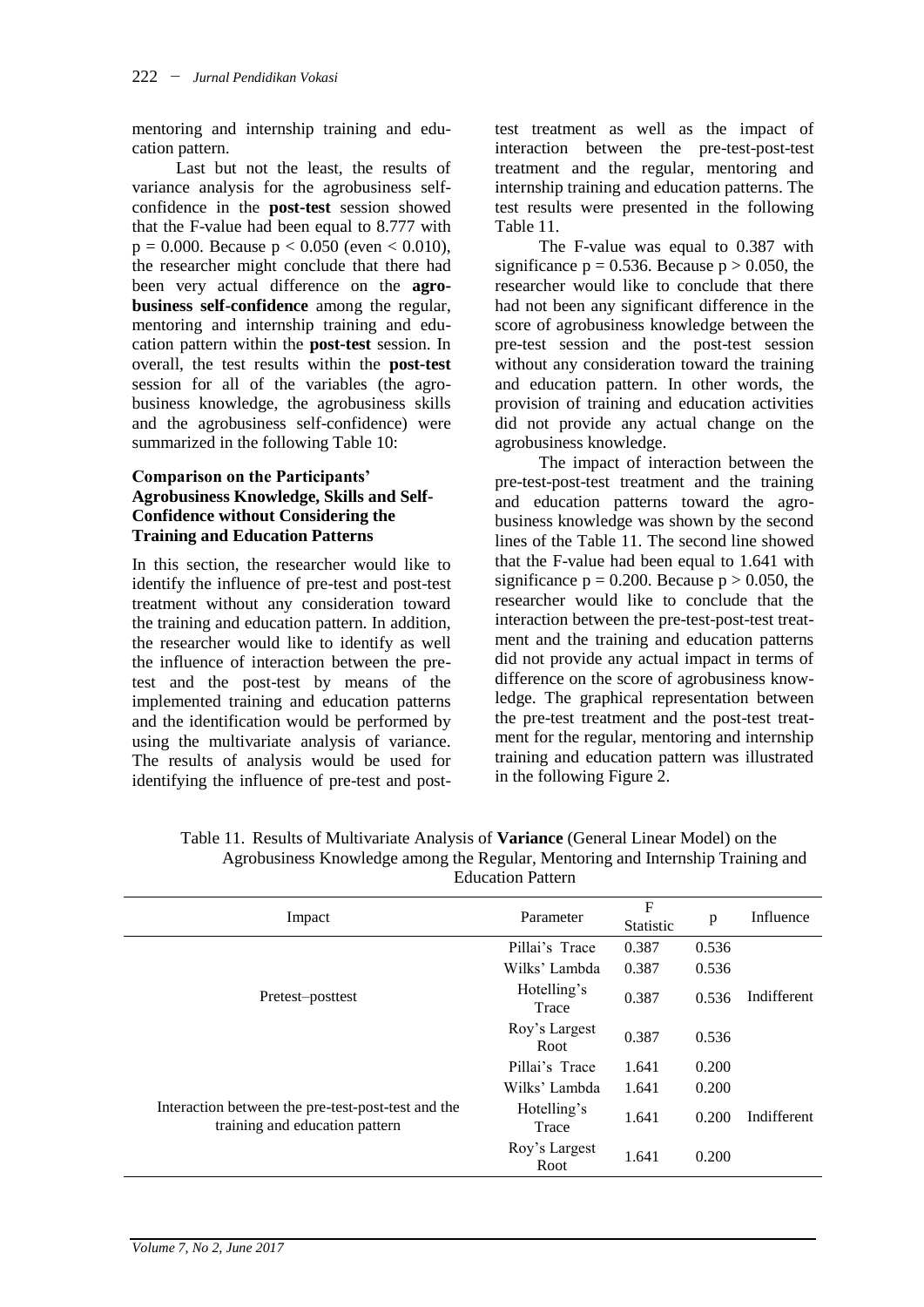

Figure 2. The Diagram of Mean Comparison for the Agrobusiness Knowledge, the Agrobusiness Skills and the Agrobusiness Self-Confidence in the Pre-test and the Post-test Session

In a simple manner, it had been found that in terms of agrobusiness knowledge, the mentoring training and education pattern showed the biggest percentage of change from the pre-test session to the post-test session score in comparison to the two other training and education patterns. The percentage was 4.37% and the mean score increased from 41.90 into 43.73. Then, the internship training and education pattern showed the second biggest percentage of change from the pre-test session to the post-test session score. The percentage was 0.59% and the mean score increased from 44.27 into 44.53. Meanwhile, in the regular training and education pattern, the participants' score of agrobusiness knowledge decreased for about 2.22% from 41.93 into 41.00.

The test results by means of Multivariate Analysis of Variance (General Linear Model) with the **repeated measures** option and the analytical tools in the form of *Pillai Trace, Wilks' Lambda, Hotelling's Trace* and

*Roy's Largest Root* toward the agrobusiness knowledge showed that there had not been any significant difference (the F-value was equal to 0,387 with significance  $p = 0.536$ between the pre-test stage and post-test stage without considering the training and education pattern that had been implemented. In other words, the three training and education patterns had similar performance in improving the agrobusiness knowledge. The test results on the interacton impact between the **pretestposttest** treatment and the training and education patterns toward the agrobusiness knowledge did not show any actual influence (F-count was equal to 1.641 with significance  $p = 0.200$ . In othe words, the interaction between the pretest-posttest treatment and the training and education pattern did not provide any actual impact of difference on the score of agrobusiness knowledge.

In the agrobusiness skills, the mentoring training and education pattern proved to have the biggest percentage of change namely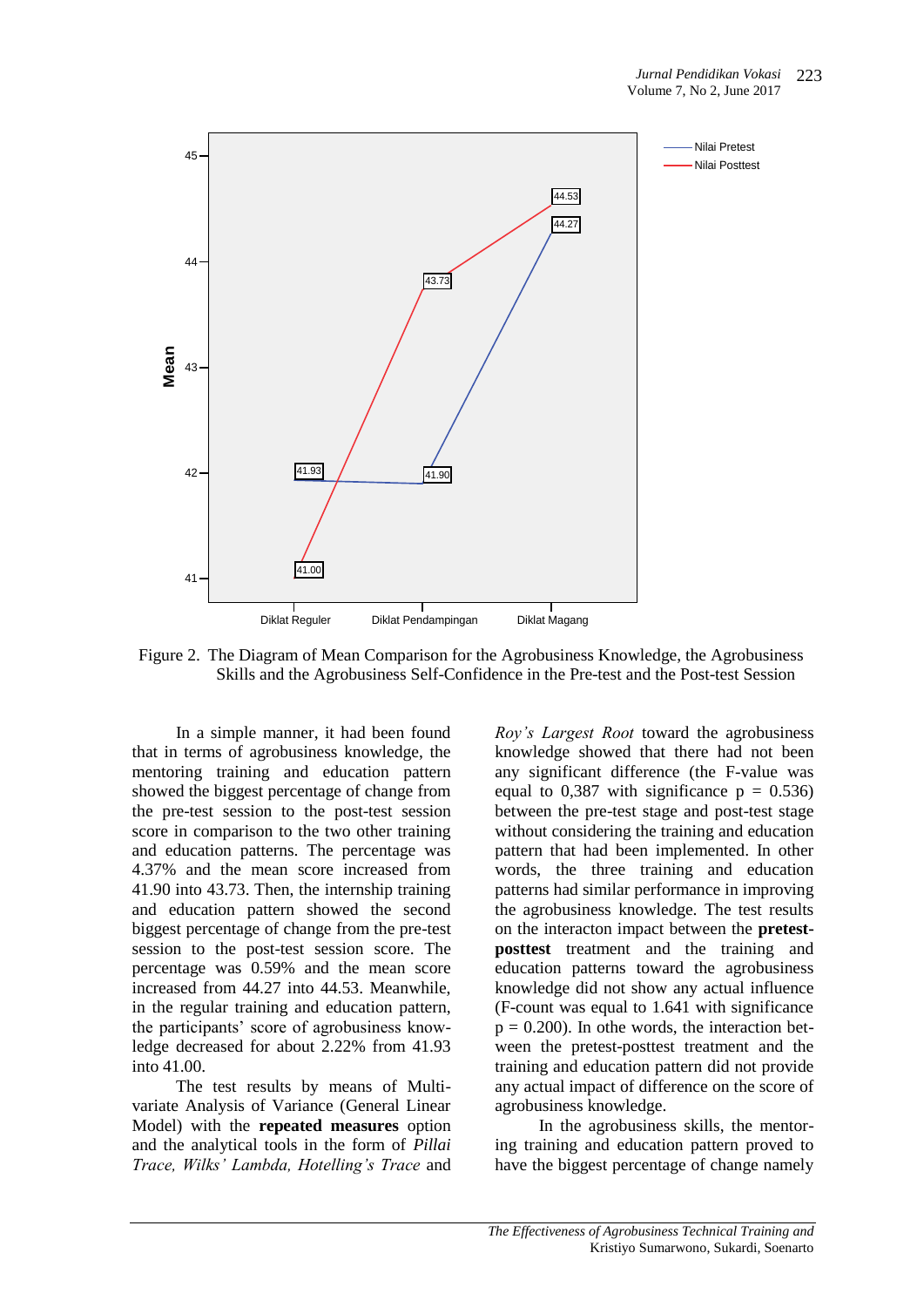9.43%. The mean score of the agrobusiness skills in the mentoring training and education pattern increased from 141.73 (pre-test) into 155.10 (post-test). Then, the coaching training and education pattern had the second biggest percentage of change namely 3.13%. The mean score of agrobusiness skills in the coaching training and education pattern increased from 145.90 into 150.47. Last but not the least, the regular training and education pattern showed the smallest percentage of change in the agrobusiness skills namely 1.57%. The mean score of the agrobusiness skillls in the regular training and education pattern increased from 134.10 (pre-test) into 136.20 (post-test).

The results of paired sample t-test in the **mentoring** training and education pattern showed very significant difference for the agrobusiness skills (t count  $=$  - 4.974, p  $=$ 0.000) and for the agrobusiness self-confidence (t count =  $-4.944$ , p= 0.000). The results of t test did not show any actual difference in terms of agrobusiness knowledge. The results of differential test between the pretest and the posttest treatment on the other hand showed very significant difference (F count was equal to 16.492 with significance p  $= 0.000$ . There had been significant difference in the score of **agrobusiness skills** between the pre-test session and the post-test session. In other words, the training and education program showed very significant change for the agrobusiness skills. The test results for the interaction impact between the **pretest-posttest** treatment and the training and education patterns toward the agrobusiness skills showed very significant difference (F count was equal o 4.324 with  $p =$ 0.016). The interaction between the **pretestposttest** treatment and the training and education patterns provided significant impact of difference in the score of agrobusiness skills. The finding implied that the selected training and education pattern had significant influence toward the agrobusiness skills in creating changes between the pre-test and the post-test session.

In the agrobusiness self-confidence, the percentage of change was similar to that of agrobusiness skills and the internship training and education pattern attained the biggest percentage of change followed by the mentoring and the regular training and education

pattern respectively. The internship training and education pattern proved to show the biggest percentage of change namely 7.75%. The mean score of agrobusiness self-confidence in the internship training and education pattern increased from 167.80 (pre-test) into 180.80 (post-test). Then, the mentoring training and education pattern showed the second biggest percentage of stage namely 2.70%. The mean score of agrobusiness self-confidence in the mentoring training and education pattern increased from 171.27 into 175.90. Meanwhile, the regular training and education pattern showed the smallest percentage of change namely 1.82%. The mean score of the agrobusiness self-confidence in the regular training and education pattern increased from 165.07 (pre-test) into 168.07 (post-test).

The test of difference by means of paired sample t-test showed that the **regular** training and education pattern had the significant difference on the agrobusiness selfconfidence and the significant difference was indicated by the t count score that had been equal to  $-2.279$  ( $p = 0.030$ ). On the other hand, for the agrobusiness knowledge and the agrobusiness skills there had not been any actual difference.

The paired sample t-test for the **mentoring** training and education pattern showed actual difference on the agrobusiness self-confidence and the actual difference had been indicated by the t-count value that had been equal to  $- 2.410$  (p =0.023). The results of paired sample t-test did not show actual difference for the agrobusiness knowledge and the agrobusiness skills. The results on the test of difference for the pre-test and the posttest treatment showed very significant difference on the agrobusiness self-confidence (Fcount value was equal to  $34.490$  with  $p =$ 0.000) without considering the implemented training and education pattern. In other words, the training and education programs provided very significant changes on the agrobusiness self-confidence. The results on the test of interaction impact between the **pretest-posttest** treatment and the training and education patterns toward the agrobusiness self-confidence showed very significant impact on the agrobusiness self-confidence (F-count value was equal to  $6.904$  with significance  $p =$ 0.002). The interaction between the **pretestposttest** treatment and the training and edu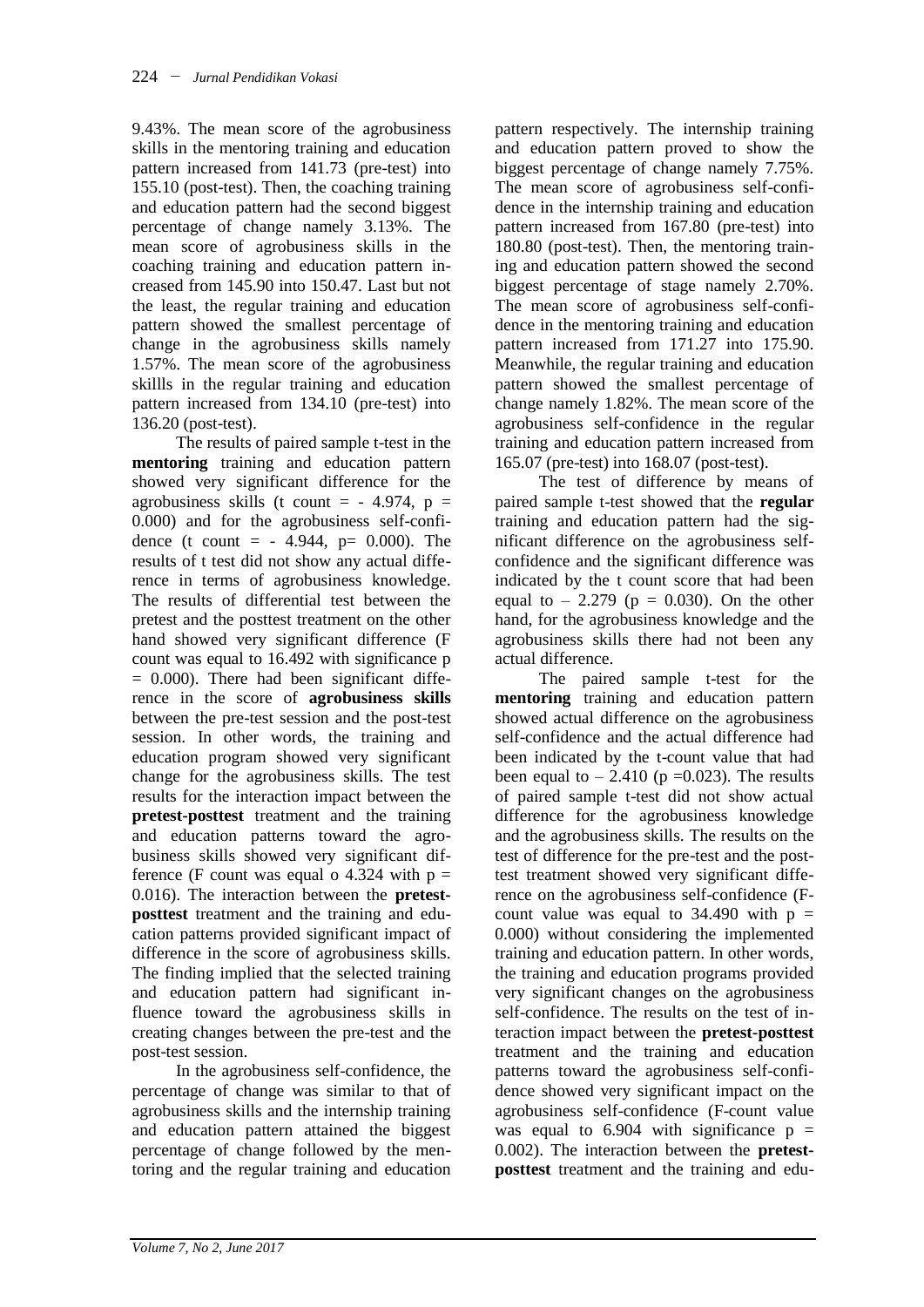cation patterns provided very significant impact of difference on the score of agrobusiness self-confidence. In other words, the selected training and education pattern had significant influence toward the self-confidence in creating differences between the pre-test and the post-test treatment.

The results of a study about the effectiveness of a training and education program might be identified by conducting an evaluation based on the context, the input, the process and the output as having been used in measuring the effectiveness of schooling programs and the method of measuring the effectiveness of schooling programs had been introduced by Scheerens (1990, p. 73). The implementation of a training and education program should be the results of cooperation from all components in the training and education institution. Integrally, the system of training and education might be illustrated in a training and education fundamental function model as following Figure 3.

The figure or the diagram above described the contextual factors, the input, the process and the output that occured in the implementation of a training and education program both in the training and education level itself and in the classroom level. The evaluation toward the training and education context in relation to the objectives that had

been achieved should be conducted after the participants had finished the training and education programs. In the case of agrobusiness technical training and education for the field farming extension officers, the objective that should be achieved was that after attending the training and education program the participants were expected to expand their knowledge, skills and selfconfidence in the domain of agrobusiness entrepreneurship. Then, the second objective was that the training and education participants should be able to implement the farming extension activities to the farmers by implementing the agrobusiness principles. In general, for the first objective the training and education participants had been able to increase their knowledge for about 1.00%, their skills for about 4.71% and their self-confidence for about 4.01%. The improvement on the knowledge, the skills and the self-confidence was relatively low in comparison to the fund that had been spent in accordance with the Minister of Finance Regulation Number 115/PMK.2/2015 regarding the Standard of Expenditure (Kementerian Keuangan, 2014). The regulation stated that the unit of expenditure for the agrobusiness technical training and education should be equal to Rp 3,599,666.00/person.



Figure 3. The Training and Education Fundamental Function Model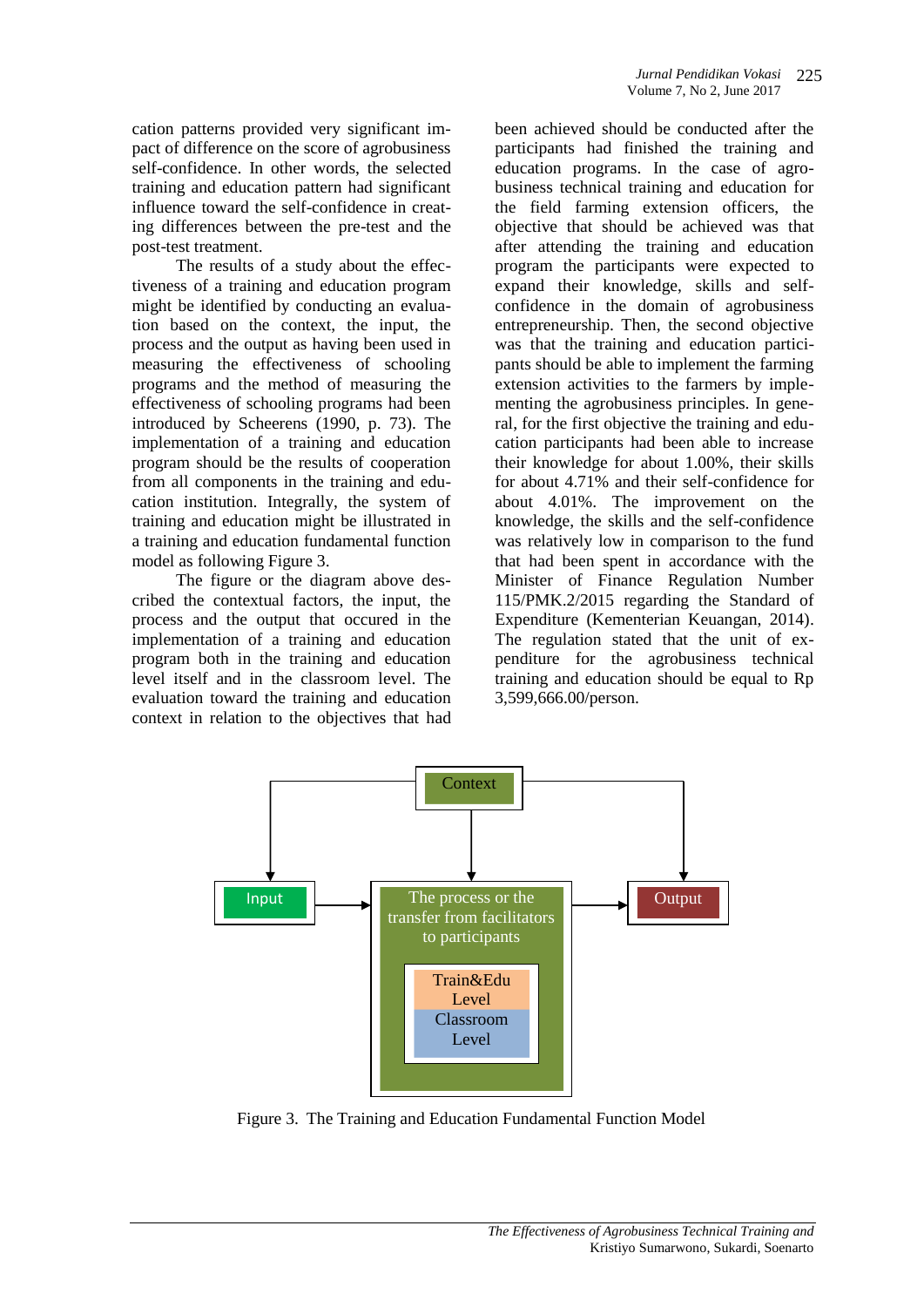### **CONCLUSIONS**

The implementation of internship training and education pattern has been more effective in improving the participants' skills and self-confidence in comparison to the regular and the mentoring training and education pattern. In general, the improvement was 8.34% for the participants' skills and 8.02% for the participants' self-confidence. The regular training and education pattern only shows actual difference on the field farming extension officers' self-confidence (t count =  $-2.279$ ; p = 0.030). Meanwhile, the mentoring training and education pattern only shows significant difference for the field farming extension officers' self-confidence (t count =  $-2.410$ ;  $p = 0.023$ ). On the other hand, the internship training and education pattern shows very significant difference for the field farming extension officers' agrobusiness skills (t count =  $-4.974$ ; p = 0.000) and self-confidence (t count =  $4.944$ ; p = 0.000).

For the level of **participants' agrobusiness knowledge**, the biggest percentage of change has been attainedby the mentoring training and education pattern followed by the regular and the internship training and education pattern. Furthermore, for the level of **participants' agrobusiness skills** the biggest percentage of change has been attained by the internship training and education pattern followed by the mentoring and the regular training and education program. Last but not the least, for the level of **participants' self-confidence** the biggest percentage of change has been attained by the internship training and education pattern followed by the mentoring and the regular training and education program.

The pretest-posttest treatment (without considering the training and education patterns) provides a very significant difference for the agrobusiness skills (F count  $= 16.492$ ;  $p = 0.000$ ) and the self-confidence (F count = 34.490;  $p = 0.000$ ). However, the difference is not significant for the agrobusiness knowledge (F count =  $0.387$ ; p =  $0.536$ ).

The **regular** training and education pattern shows an actual difference between the pre-test and the post-test session for the field farming extension officers' agrobusiness self-confidence and does not show a significant difference for the field farming extension officers' agrobusiness knowledge and skills. Then, the **mentoring** training and education pattern shows an actual difference for the field farming extension officers' agrobusiness self-confidence and does not show an actual difference for the field farming extension officers' agrobusiness knowledge and skills. On the other hand, the **internship** training and education pattern shows a very significant difference for the field farming extension officers' agrobusiness skills and self-confidence but does not show an actual difference for the field farming extension officers' agrobusiness knowledge.

### **Suggestions**

In order to improve the field farming extension officers' agrobusiness knowledge, skills and self-confidence, the researcher would like to recommend the use of the mentoring or the internship training and education pattern. The reason is that the mentoring or the internship training and education pattern might provide a significant contribution.

The regular training and education pattern might be implemented continously by developing the training and education curriculum. In addition, the practical activities should be conducted in addition to the theoretical explanations.

The agrobusines technical training and education is important to implement continously in order to improve the Field Farming Extension Officers' performance. The improvement of their performance might bring about a better prosperity for the farmers and their families by means of agrobusiness development.

Last but not the least, for the future studies the researcher would like to suggest that the future researchers should review the other variables that might influence the results of training and education programs such as participants' motivation, educational background and age.

### **REFERENCES**

Badan Pendidikan dan Latihan Pertanian. (1993). *Agribisnis seri 1*. Jakarta: Departemen Pertanian.

Kementerian Keuangan. (2014). *Peraturan Menteri Keuangan No.115/PMK.2/2015*